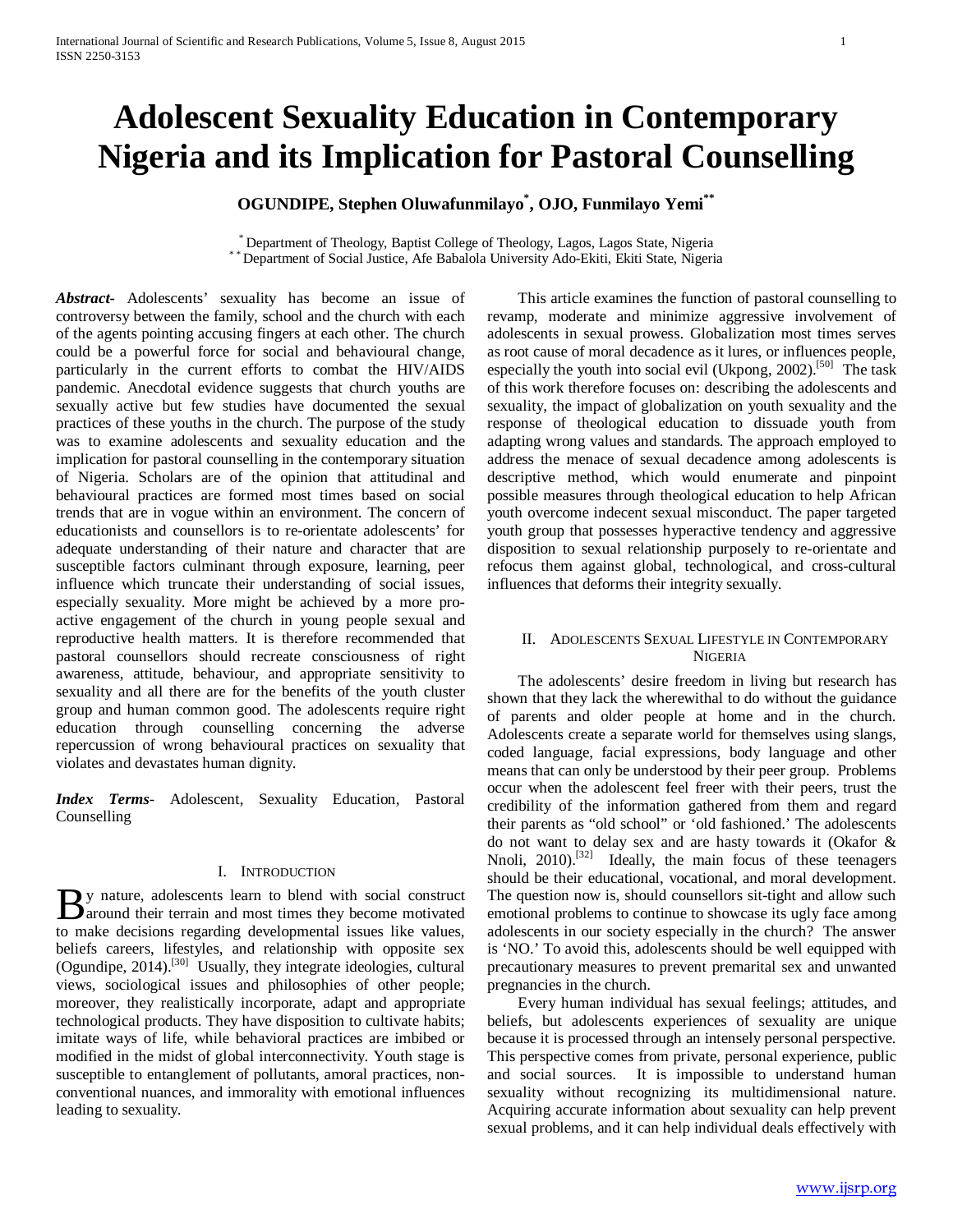certain problems such as infertility, impotence, sexual dysfunctions, sexual transmitted diseases, and sexual harassment if they occur in life. More importantly, information about sexuality can help individual become more sensitive and aware of interpersonal relationships, which usually contributes to the growth of intimacy and sexual satisfaction in life (Nwokeji, 2010).[28]

 In the last three decades, a substantial increase has been observed in the proportion of adolescents who engaged in sexual activity (Smith,  $1997$ ).<sup>[42]</sup> Adolescents are known to be an Adolescents are known to be an adventurous group, and often engage in risky behaviours such as smoking, drinking alcohol, using drugs, and early unprotected sexual activity (Linbee, Valencia, & Cromer, 2000).<sup>[25]</sup> Practices such as homosexuality, lesbianism, and sexual orgies are indulged in just for the reason of experimentation and peer influences, owing to a wealth of uncensored information they are exposed to, through an intensifying wave of westernization, the internet, and electronic media. This explains why adolescence has also been described as a time of 'storm and stress' (Hall, 1904).<sup>[15]</sup> In his review, Dahl  $(2004)^{[9]}$  indicated that the In his review, Dahl  $(2004)^{[9]}$  indicated that the dramatic increase in morbidity and mortality during this period of life not attributable to illness or infection, but rather to difficulties in the control of behaviour and emotion. The sensation-seeking and reckless behaviour seen among youth is thought to be responsible for the surge in accidents, suicide, drug abuse, violence, and risky sexual behaviour notable during the period of adolescence. Risky sexual activities could result in varying problems ranging from unwanted pregnancy, to abortion, to contacting STDs including HIV, even to death. In fact it is estimated that one-half of all HIV infections occur among people younger than 25 years (Merson, 1993).<sup>[27]</sup> Therefore, it is no surprise that the sexual behaviours of teenagers should be a thing of concern considering the fact that the ages at which teenagers engaged in sexual activities is increasing with increased urbanization and modernization of communities. Risky sexual behaviours could also be influenced by intersocial factors such as emotional intelligence, self-esteem, media and religiosity.

 Comprehensive education on sexuality and counselling are needful in preparing adolescents to cope with challenges of their sexuality and to practice healthy sexual behaviour as adult. Education is the total process of human learning by which knowledge is imparted, faculties trained and skills developed. Sexual development is an integral and important part of human development. Though often approached with anxiety and given little attention in religious places, sexuality education is very vital. It is a major component of comprehensive health education, the goal of which is to help adolescents become healthy adults with responsible sexual behaviour. Amao-Kehinde  $(2011)^{[2]}$  and Karianna  $(2013)^{[20]}$  list the importance of sexuality education to adolescents. According to them, sexuality education enlightens the adolescents on sexuality issues and prevents them from developing sense of guilt, horror, disgust or fear, especially, when sex is to be performed at the right time for the right purpose and with the right person; knowledge of sexuality education helps adolescents make quality decisions on sex-related issues; it helps them learn about themselves as males and females; it helps them to master their own thoughts, feelings, attitudes and to compare and contrast with others; knowledge of sexuality education is important because it equips adolescents with knowledge and dangers inherent in adolescent intimacy with partners and the experiences of pregnancy, birth and child rearing; sexuality education helps prevent teenage pregnancy, substance abuse and youth violence and it enhances healthy relationships in homes society and social environment, that is, church.

 Although sexuality education preaches free socialization of children with age-mates, experiences have shown that these inherent positive aspects of the education are not manifesting in the lives of the young peoples. The experience of free association of age-mates no-matter the sex, which sexuality in school education advocates appears more dangerous to the young one as regards the sexual morality than promoting sexual maturity. Arland and Donal  $(1989)^{[4]}$  opined that a teen who engages in illicit sexual activity is more spiritually vulnerable to other temptations as well. Sexual involvement hinders a young person's association with God and sometimes prompts a slacking of religious commitment and traps him or her in a cycle of pressure and powerlessness. These and many other factors are the effect of premarital sex.

 The study of sexuality education hinges on the theory of reasoned action model, the health action process model, and the health belief model. These theories focus upon the importance of socio-cognitive variables in preventive health. Some of these models emphasize the importance of volitional decision of individuals about the perceived utility of their actions. This emphasis on individual volitional decision is central to the health belief models upon which the present study is anchored. As noted by Manderson  $(1998)$ ,<sup>26]</sup> the health belief model, which is a major conceptual framework of health education and promotion, hinges on the direct relationship between knowledge and behaviour. Sexuality education can be imparted through health education programme. A lot has been discussed in relation to sexuality education: importance of it and the role of media in sexuality education, but no known research focused on implication of pastoral counselling in promoting sexuality education among adolescents.

# III. OVERVIEW OF SEXUALITY EDUCATION

 According to Sexuality Information and Education Council of the United States (SIECUS, 2008),<sup>[40]</sup> sexual education is a lifelong process of acquiring information on sex and forming attitudes, values and beliefs. It involves sexual development, sexual and reproductive health, interpersonal relationships, affection and intimacy. Sexual education teaches the adolescents of abstinence-only; that is, to abstain from premarital sexual intercourse because of the following advantages it offers: prevention of unintended pregnancies, contracting HIV/AIDS and other sexually transmitted infections. Provision to protect the young folks from social evils emanating from indiscriminate sexual intercourse motivates the Federal Law of the United States of America (USA), to enforce every school-aged child not to engage in sexual activity (Kirby,  $2005$ ).<sup>[22]</sup> It further advocates sexual activity within the confinement of monogamous marital relationship to guard against adverse psychological and physical effects associated with premarital sex; and elucidated further that, abstaining from sexual activity outside marriage allows for maturity and understanding of self (Iyang & Iyang,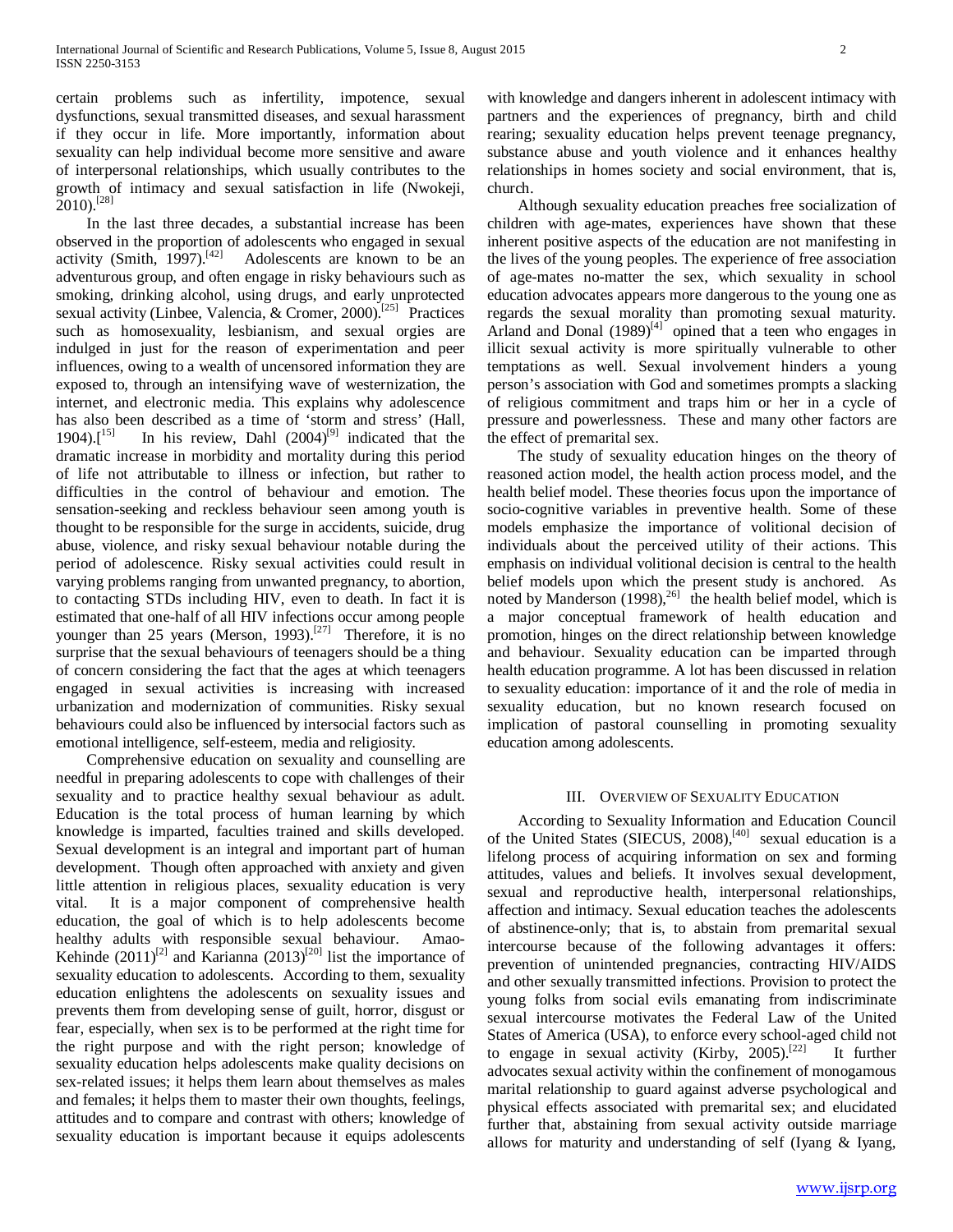2013).<sup>[19]</sup> However, bearing children outside marriage has serious effects on the child, the mother and the society as a whole (Iyang et al., 2013).<sup>[19]</sup>

 In most Africa context, especially in Nigeria, sex education is seen as a taboo to be talked about. Generally, adolescents are not allowed to have access to sexual health information because the society have the perception that such exposure will corrupt the child and he or she may likely be a victim of early sexual intercourse. In 2002 when the Nigerian Educational Research and Development Council (NERDC) in conjunction with the Federal Ministry of Education, civil societies and many other International Development Partners drafted and proposed a curriculum on Sexuality Education for both primary and secondary schools, it was received with mixed feelings and generated raging controversy especially in Northern Nigeria. Within a very short time, the discussion on its acceptability or otherwise was hijacked by religious leaders and other gatekeepers and was given different connotations and coloration. A recent study carried out in Kano state in Northern Nigeria revealed that parents have a negative perception of sexuality education in schools probably because it goes against their religious belief and socio-cultural norms and values (Eko, Abeshi, Osonwa, Uwande & Offiong, 2013).<sup>[11]</sup>

 Sexuality in adolescence is peculiar as it is the period in which individuals start experiencing marked changes in their sexual makeup following puberty. As they become conscious of their sexes, adolescent boys and girls get attracted to each other said Collins  $(1988)$ .<sup>[8]</sup> Such feelings are natural and they need to know the extent of their relationships. Unhealthy sexual behaviours among teenagers can be very dangerous; they may lead to unwanted pregnancy, contraction of Sexually Transmitted Diseases (STDs) as well as other social ills. Empirical sources indicate that adolescent's involvement in unguarded and indiscriminate sexual behaviour is on the increase (Okonofua and Kanfua, 1996; Osarenren,  $2001$ <sup>[34]</sup> and has led to increase in unintended and pre-marital pregnancies, high mortality rate (Ojo,  $(2000)^{[31]}$  and HIV/AIDS (Emeka, 1996).<sup>[12]</sup>

# IV. RATIONALE FOR TEACHING OF SEX EDUCATION TO **ADOLESCENTS**

 Adolescence is a period which usher male and female into a world of pleasurable experiences. It is a period filled with excitement and the desire for sexual release. It is also a period where adolescents are filled with curiosity and exploration about the world as well as their body, UNICEF,  $(2011)^{[49]}$  Esu  $(1990)$ ,<sup>[13]</sup> Isangedighi  $(1990)$ <sup>[18]</sup> explained that cultural and religious beliefs have denied adolescents the opportunity of receiving enough information about human sexuality. They opined that the inclusion of sex education in the curriculum of Nigerian secondary schools is necessary to provide information which will assist adolescents to channels their sexual drives to other creative activities until they are fully matured and prepare to engage in sexual activities. Pre-marital sex is viewed in Nigeria as a sign of immorality. It brings disgrace to those families whose adolescents are discovered to have engaged in pre-marital sex, Oloko and Omoboye, (1993),<sup>[37]</sup>; SIECUS,  $(2009)$ <sup>[41]</sup>

 Emphasizing the importance of sex education, Isangedighi (1990);<sup>[18]</sup> Effiom and Ejue (1998)<sup>[10]</sup> outlined five reasons for pre-marital sexuality:

 1. *The nature of adolescence*: Adolescence according to Isangedighi is a period marked by increased self awareness, increased sex drive and a period of development of self-identity. Some adolescents are by nature, very inquisitive. Such adolescents would want to have an experience of sex. Sex education is very necessary at this stage to help such adolescents receive information on how to channel their sex drive to other creative activities until they are fully matured for it.

 2. *Exposure to modernity***:** Culture is dynamic. It changes with time and according to technological innovations. The improvement in technology has also caused a serious drift from what adolescents consider as old school values and ethics to what they call modern life. Improvement in technology also brought modernity to the media and film industry. The television, film, internet and music have significant influence on adolescents' sexuality. They tend to put in practice what they see, hear, read. These influences pose a danger to adolescents' sexual lives, hence the need for sex education.

 **3.** *Peer group influence***:** Adolescents experience social acceptance when they conform to the rules governing their peer relation group. Some adolescents are lured into sexual relationship by their peers who may have experienced it in one way or the other.

 **4.** *Parental attitude, care and control***:** Isangedighi  $(1990)^{[18]}$  pointed out that parents are the first group of people who set moral standards for their children. They operate as role models to their children. When parents are permissive in their parenting style, it exposes adolescents into pre-marital sex. There are other categories of parents engage in extra marital sexual relationship without reservation. Adolescents from such families are at risk as their parents may not bother about their sexual activities. Such adolescents need sex education.

 **5.** *Eroding sexual morality***:** Moral laxity on the part of the adolescents can also be a reason for pre-marital sexuality. Effiom and Ejue  $(1998)^{[10]}$  explained that it is not uncommon to find a parent engaging in sexual activities with his daughter's girl friend. It is also not uncommon to find teachers and pastors who should be custodians of morality, engaging in sexual activities with adolescents.

# V. COUNSELLING AND SEXUALITY EDUCATION

 Human sexuality is seen as a sacred issue that raises much doubt about the morality of anyone who ventures to discuss it. As a result of this, the adolescents were left to mature to adulthood with whatever knowledge they could gather about sex from peer groups in the course of their development. The effect is always devastating. In spite of the present technological breakthrough, Nigerian cultural values and attitudes remain static, which has affected the stand of significant others in the life of the adolescents in terms of letting them know. Parents, elders, the elites, and even schools have refused to let the adolescents know their body mechanism and functions. There is the superstitious belief that giving them sexuality education will help to increase sexual promiscuity. These are mere belief and should be discarded. Nwabuisi  $(2000)^{[29]}$  opined that traditional values are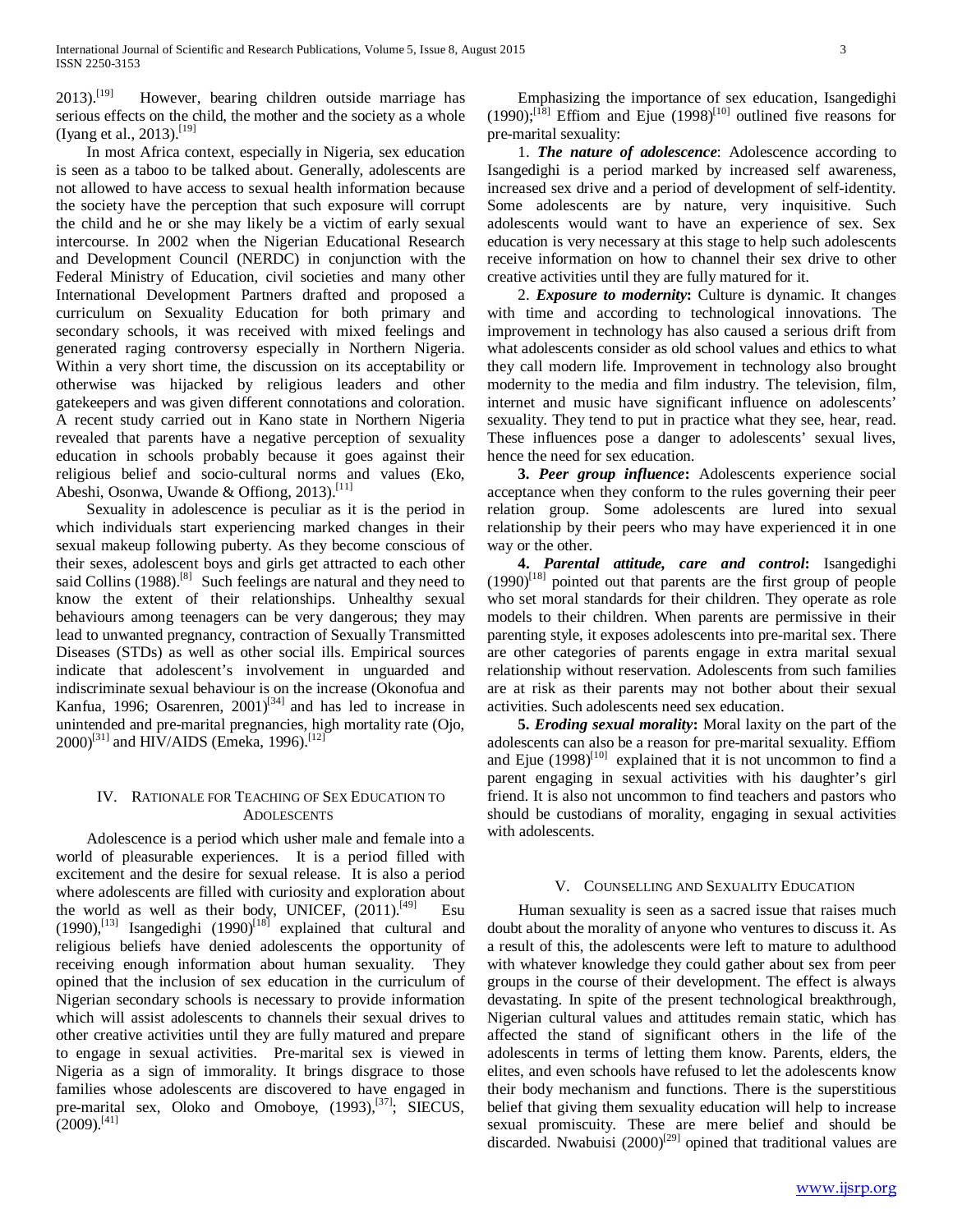very important and rewarding but when they have negative influence on development to the extent that they become a barrier to national interest and unity, attachment to them should be reexamined, discouraged, or modified.

 The above notion reflects the need for the integration of counselling in sexuality education. Counselling has been used to denote a wide range of procedures including advice-giving and support in times of trouble or need, encouragement, informationgiving and test interpretation. The overall aim of guidance and counselling Araniego  $(2003)^{[3]}$  submitted, is the enhancement of academic, vocational, and personal/social development as well as emotional, social, and life planning effectiveness in individuals. Guidance and counselling as opined by Omeje  $(2003)$  <sup>[38]</sup> is an inter-personal relationship in which the counsellor helps the client who is in need to fully understand self and properly adjust within the environment he/she finds himself/herself. That is making the client to be able to resolve conflict in life. Conflict as referred here implies any block that an individual is confronted in the course of development of which sexuality is part. On the use of workshop, seminars/conferences to highlight sexuality education issues, Okumu  $(2001)^{[36]}$  said that a well-planned human sexuality programme can be set up as a guide to provide a step-by-step information service through the use of seminars/conferences as well as workshops in the church.

# VI. ADOLESCENTS AND SEXUALITY IN THE CHRISTIAN **CHURCH**

 In the early Christian church, few restrictions were placed on adolescent boys. A passage from St Augustine's writings mirror descriptions of adolescent boys today, including mention of sexual curiosity and body changes. It was around sixth century when the church "peritentials" were dispersed to govern the sexual conduct of clergy (Gies & Gies 1989).<sup>[14]</sup> The peritentials specified sex only at a certain times of the year and were exclusive to homosexual marriages. Penalties for other activities, ranging from kissing to oral sex, were severe.

 During the middle ages various changes occurred in church and state doctrines governing adolescent sexuality. The church sought great social control over parishioners. This led to restrictive measures governing adolescent sexuality which included bans on premarital sex, homosexuality masturbation, abortion and contraceptives (Boswell, 1980).<sup>[5]</sup> There is other evidence to show that church exerted sexual norms; for example, the first systematic persecution of sexual nonconformists and banning of parishioners from direct access to the bible (Boswell,  $1980$ ).<sup>[5]</sup>

During late  $18<sup>th</sup>$  century and early  $19<sup>th</sup>$  century sexuality study was placed under the direct purview of religion and not science. Kett  $(1977)^{[21]}$  observed that the Women's Christian Temperance Union (WCTU) of the late 1870s and 1880s attacked all forms of public indecency, including adolescent vices. The young Men Christian Association complemented the WCTU's activities from the 1870s onward and even published scores of pamphlets designed to terrorize adolescents about evils of sexuality. Some religious groups established homes for unwed pregnant adolescents and these girls were kept in groups and homes long after births of their offspring (who were adopted by others) so as to keep them away from additional exposure to worldly vices. In a report, Starbuck  $(1899)^{[43]}$  show that religious leaders and psychologists asserted: the only way to keep adolescents away from sexual activities was through religious conversion.

 One factor that has not been given adequate attention is the role of religion in adolescent sexuality. Although several studies  $\arctan$  according to Lehrer  $(2004)^{[24]}$  have shown a correlation between adolescent sexual behaviour and religious commitment; no serious attempt to confirm the underlying mechanism through which religion affects sexual behaviour in Nigeria. Since religious values are the source of moral proscriptions for many individuals, the teachings of the churches are likely to play vital role in the formation of individual attitudes, values and decisions. The extent to which Christian religion influences individual attitudes and behaviour depends on the specific doctrines and policies of the churches, the degree of integration and commitment of individuals to their particular religious institutions viewed Thornton & Camburn (1988).<sup>[46]</sup>

 The Christian religious groups have strong opposition against premarital sex, although such opposition is more radical among the Pentecostal and Evangelical religious movements. While the latter can sanction their members by excommunication, the former can tolerate the offending members with the hope that they will turn a new leaf declared Thornton  $(1985)$ .<sup>[44]</sup> This differential institutional commitment to This differential institutional commitment to premarital sexual abstinence leads to the expectation that individual Catholics and Evangelical Protestants would be less accepting of premarital sex than non-fundamentalist Protestants. Those with no religious affiliation would be most likely to accept and engage in premarital intercourse.

 Since most religious groups discourage premarital sex, the degree of commitment to religious organizations may be more important as a determinant of premarital sex attitudes and behaviour than religious affiliation. Individuals who attend religious services may receive more frequent religious messages against premarital sex. Their greater religious commitment may also make them more likely to accept the teachings of their religious institutions concerning premarital sex. Thus, individuals who attend religious services frequently and who value religion in their lives are probably more likely than others to develop sexual attitudes and behaviour that are consistent with their religious doctrines. As a result young people who are active in religious groups would either have a greater commitment towards sexual abstinence before marriage or would place greater emphasis on maturity in sexual relationships than those who are less active in religious institutions opined Thornton & Camburn  $(1987).$ <sup>[46]</sup>

 Involvement in religious institutions would also enhance the chances of young people making friends with peers who have restrictive attitudes towards premarital sex. Young people who are active in religious affairs would have increased contact with adults who might mentor them to delay sexual involvement. The religious commitment of individuals can be influenced by their values and behaviour concerning family and personal issues inconsistent with the teachings of their religious institutions can resolve such discrepancies through a number of mechanisms, including making redefinitions of the group's position on a subject or modifying their positions to be more in tune with that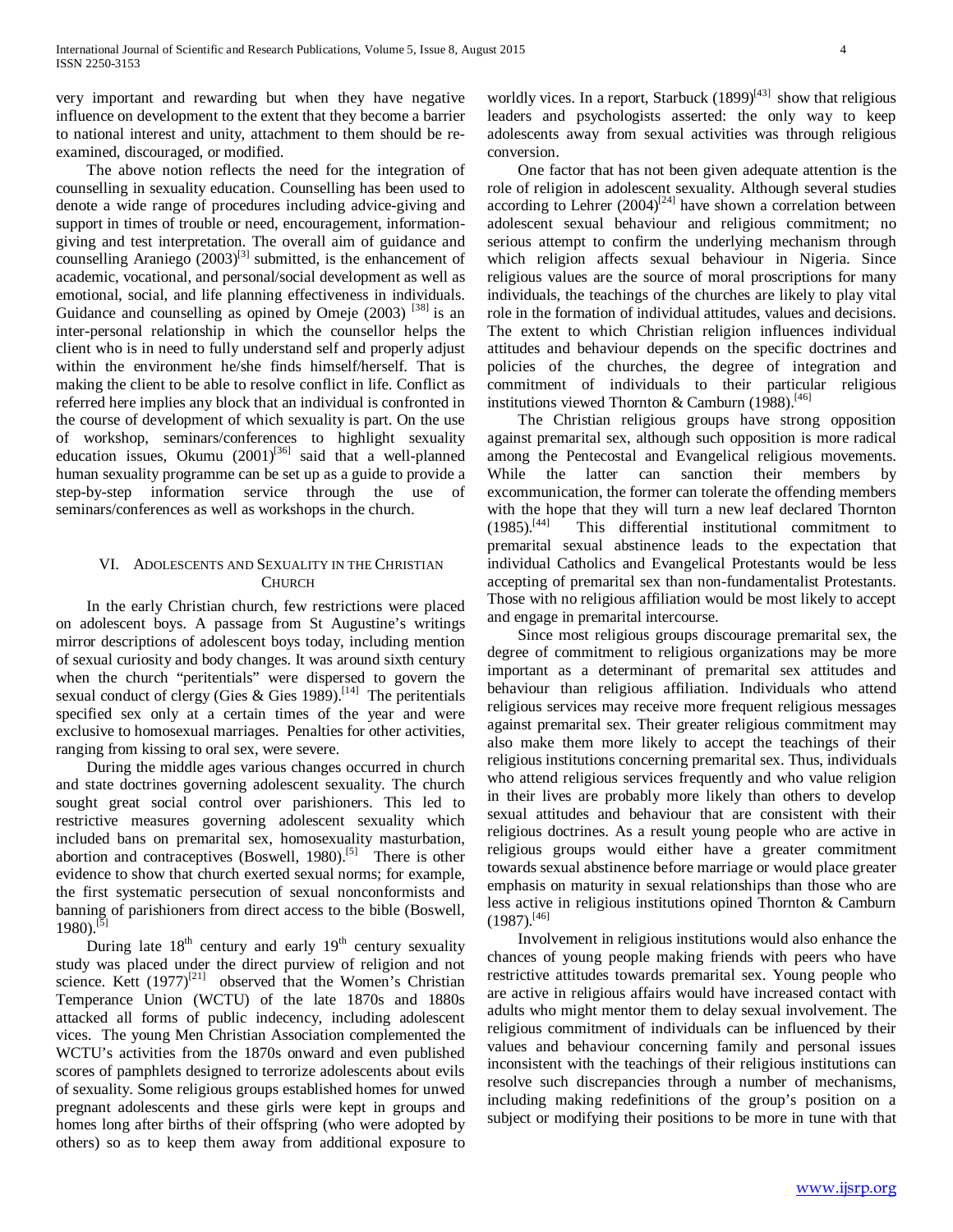of the faith. In neither of these cases would there be any necessary impact on the individual's religious commitment.

 These theoretical considerations lead to the expectation of reciprocal causal influences between religious commitment and adolescent sexual attitudes and behaviour. However, this causal relationship is not pursued in this analysis because the study never collected information on those issues. Attendance at religious services or programmes and religious importance are likely to produce less permissive attitudes and less engagement in premarital sex, while the acceptance of premarital sex is likely to reduce religious commitment and participation. Lehrer  $(2004)^{[24]}$  succinctly state that both of these mechanisms would lead to negative correlation between religious involvement and premarital sex. In as much as Thornton and Camburn  $(1987)^{46}$ visualized that religious belief or practice is the most important factor in a decision to delay sexual intercourse at age 20 by young adolescents in New Zealand, and in the United States, Paul, Fitzjohn & Eberhart-Philip  $(2000)^{[39]}$  observed that greater religiosity is associated with non-initiation of sexual intercourse among adolescent genders, the more reason why pastoral counseling on sexuality education is highly required for adolescents in Nigeria.

# VII. PASTORAL COUNSELLING MEASURES TO REORIENT ADOLESCENTS ON SEXUALITY EDUCATION

 In as much as Pastoral Counseling Measures (PCM) seeks to guide and help people distinctly over areas of affectedness through psychological and theological means to cause life modification, transformation and/or healing that would ensure positive change, growth and development, (Clinebell,  $1989$ )<sup>[7]</sup> is of the opinion that reparative will happen if the adolescents are reached with PCM either on one-on-one or collectively on group basis. The goal of that approach is to address a variety of underlying psychological needs from a faith-based perspective  $(Okpoko, 2014).$ <sup>[35]</sup> Before Pastoral counselling could have positive impact, Yalom (1980)<sup>[50]</sup> said counsellors must approach the counsellees phenomenologically; that is, enters into their world view and listen, then address areas where growth are jeopardized or blocked with professional dynamics in relationship to bring understanding and holistic touch to their lives; hence, Hunter (2005) submits that pastoral counselling uses both psychological and theological resources to deepen understanding with counsellees in counselling relationship. Pastoral counselling differs from other types of psychotherapy in that it works on the whole person (body, mind and spirit) to be aware of need for life modification. Despite that problems and challenges of humans are sometimes physical and mental, yet they may require spiritual care for decisive action that would promote lifestyle transformation (Okereke,  $2009^{[33]}$ ; Clinebell,  $1984$ <sup>[6]</sup>. Therefore, it becomes expedient for pastoral counsellors to employ the following measures to bring theological factors into adolescents' sexuality to assist them individually or collectively.

# *Effective Guiding against Negative Influences on Sexuality*

 Through individual relation or group forum the pastoral counsellors should expose negative influences drawn from globalization which affects individuals, group of people, age strata, communities, towns, cities and nations to adolescents. They must be informed that the negative side of it is affecting their reasoning, attitude, morality, belief, customs and sexuality. Adolescents of this dispensation need awareness of Amalorpavades  $(1999)^{[1]}$  observation that they are losing some valuable virtues as the global trend is producing an international culture in the sense of becoming part of the worldwide network comprising economic, political, military, strategic, ideological and cultural relationships. The internet, television and other media facilities which suppose to aid adolescents towards maturing into responsible adults have become thorn in the flesh, for the materials they watch have negative impact on them by corrupting their mindset. That led to their involvement in crime and immoral life as sexual appetizers are advertised on billboards, magazines, news papers, television and other subtle ways while medical technology promotes indiscriminate sex revolution through family planning methods. The advancement that supposes to guard and produce sanity in living has turned to be avenue for free sex, act of immorality and sexual promiscuity. With those obvious reasons, the question should no more be what motivates adolescents into hyperactive sexual practices but rather how would pastoral counsellors disabuse their minds against such behavours? The helpful measure to achieving that,  $\frac{1}{2}$  according to Ogundipe  $(2014)^{[30]}$  is guiding them appropriately and proffering useful antidotes of fear of the Lord which is the beginning of wisdom (Prov. 1: 7) that can dissuade them from negative influences on sexuality.

# *Sensitization of Consciousness on Motivating Factors of Sexual Behaviours*

 Making known of factors that usually influence, encourage, and or motivate adolescents into indiscriminate sexual prowess they are vulnerable to, is the role of pastoral counsellors. Among those includes things that passes through their ear-gate, eye-gate and what they swim through in relationship. The external influences keep mounting pressure on the adolescents' mentality causing proactive attitudes towards sexual aberrations. As the society and environment the adolescents live changes fast, it affects what they claim to know which constitute tough problem of how to live and relate with the opposite sex and/or spurs intensive premarital sexual attitude and behavior. Pastoral counsellors should include tickling adolescents' conscience concerning motivating factors of premarital sex which comprises heavy petting, staying together in privacy, modern rock music, bad friends and drugs/alcoholism, public display of sex by mass media, and reading sexual pornographic books; alert them that pornography is harmful among other reasons, because it makes sex trivial, uninteresting and dull. The worst thing that it turns sex to is emptying it out of mystery, wonder and longing. Moreover, counsellors must emphasize that the goal of pornography is to capture young people's mind and stimulates them to all kinds of sexual practices whereby involving parties are reduced to a playmate in the sex bed and is solely to provide enjoyment to the man (or boy), who emerges free of any personal involvement. When playmate is over, the female gender is easily discarded, while the playboy appears to be skilled manipulator of the female gender.

 Pastoral counsellors need to sensitize adolescents that sex and sexual relationship that was an act of dignity has no more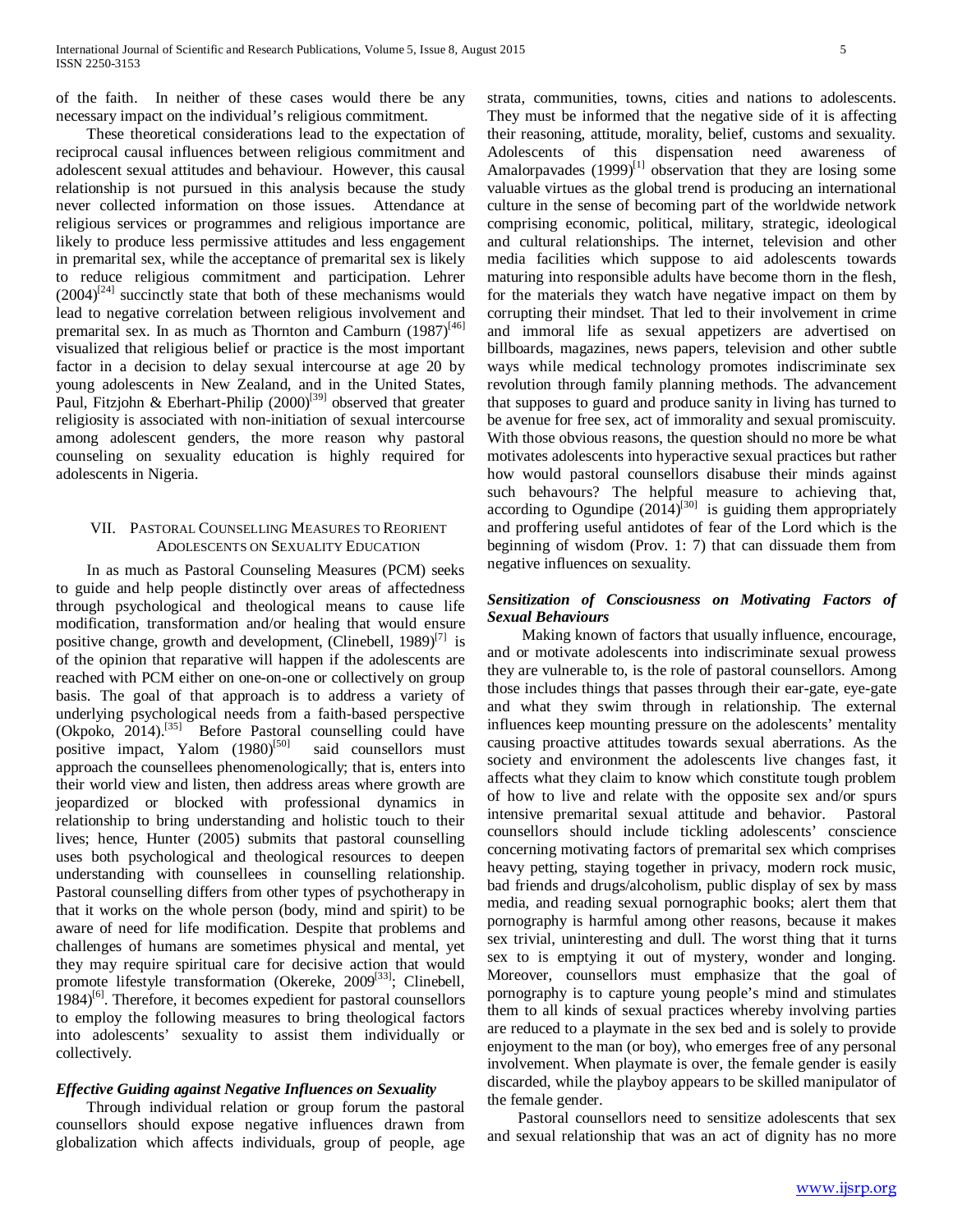regard among them because sexual impropriety had become cancerous for the way they handle or practice it. Serial sexual engagement among adolescents worsens the situation by making the problem endemic in nature. Ogundipe  $(2014)^{[30]}$  observes that one of the major challenges of modern life in Africa, especially in Nigeria, is how to stop the cancer of sexual degeneration before it destroys the contemporary society or the cluster group of the adolescents. The problems of sex abuse, sex violence, rape of various kind and sex assault have become entrenched among them because of their access to the internet. The need to dissuade large percentage of the youth who spend hours on searching through browsing various sites purposely to satisfy their sexual curiosity and interest cognitively, while later finding ways to practicalize those visualized scenes in sexual bizarre; this should be a concern for pastoral counsellors.

# *Effective Biblical Education to Reorder Understanding on Sexuality*

 Biblical education is described by Kolawole and Oladeji  $(2012)^{[23]}$  as education that is theological, God centered, and meant to meet the total needs of man, namely physically, psychologically, socially, and spiritually. In other words, pastoral counsellors should utilize theological education, which is the teaching and training that is biblically oriented, interpreting the living word of God that is unchanging to sexuality in this changing world and to transform or modify adolescents' lives within Nigerian worldview. Reasoning biblically over sex and sexuality would be a new and existing issue probably to postulate some possibilities to check, minimize, abrogate or bring about retraction from the aftermath can be termed a rethink.

# *Exploring Behavioural Therapy to Cause Habit Modification*

 Adolescents' awkward sexual habit would be modified if pastoral counselors employ behavioral therapy which aims at changing a particular behavior which has psychological, social and spiritual root. Most times, this class of youth with dysfunctional sexual habits keeps yielding to the appeal, arousal or attractiveness of sexual stimuli; hence, it becomes difficulty to abandon the habit. The first time adolescents involve in sexual advances, it may have a powerful effect but subsequently the urge to proceed overwhelms them leading to hyper-activeness different from the initial experience. As the practice persists in relating with opposite sex, the higher devastating the outcome that may be gruesome in nature. When a person become conditioned to sexual thinking, stimulation, feeling and/or craving for it, such individual may become tensed and aggressive after opposite gender psychological; that conditioning may be hard to stop. Behavioural therapy works on the learned behaviour by reconditioning the affected to sideline, develop an act of will, or wean away from abnormal behavior through determination, substitution by refocusing, need for fulfillment and lifestyle management as Collins  $(2007)^{[8]}$  suggested. Another means that counsellors could utilize confidently or employ to tackle the problem through reversion of learned behavior is application of rewards or incentives to help encourage change.

# *Exploring Group Work and Therapy to Check Sexual Emotionalism*

 Group formation and group work are measures used in Africa, especially in Nigeria, to execute great task and projects. That approach is found useful, purposeful and result oriented because goals which groups pursue are related to social issues, mutual cooperation, physical and economic reliance, and emotional well-being. Ogundipe  $(2014)^{[30]}$  stated unequivocally that the Yoruba people in Nigeria form groups among themselves for the purpose of promoting and protecting common interest in the field of politics, economics, religion, recreation and enjoyment. Pastoral counsellors should utilize group work and group therapy to solving crisis or problems of individuals, family, and community; or even check sexual emotionalism among the adolescents through sharing, teaching, advising, confronting and sometimes modeling. Group therapy involves people that are homogeneous or heterogeneous in nature, with similar problems that require counselling attention. Pastoral therapist guides the thought of discussion, while in self-help groups; the facilitator gives instruction and allows the participants conduct the sessions themselves. Talking and sharing experiences with adolescents on sexuality would retune their emotion and enhance understanding and learning to cope meaningfully with opposite genders without messing-up.

# *Provision of Balanced Emphasis on Domains of Learning*

 To bring about learning that will re-orientate the adolescents understanding on sexuality requires that the pastoral counsellors should work consciously and with painstaking to reach them holistically through domains of learning. There are three distinct domains through which learning takes place in every human individual – cognitive, affective and behavioural. The counsellor can bring effective modification into the adolescents' abnormal attitude and behavioural practices on sexuality if their intellectual dimension that embodies knowledge acquisition, information processes and thinking skills is charged with facts and reloaded with new genuine information. The content-oriented teaching in counselling would adequately guide the adolescents who would practically gain and apply better understanding to life situations on sexuality. Moreover, pastoral counselling has the responsibility to treat or address the internal compartment of adolescents which stand for affective domain that embodies the emotions, attitudes and values.

 When the adolescents mind is positively affected through pastoral counselling there would be enlightenment, exposure to realities that would quicken understanding on sexuality to cause dynamic change or realistic transformation of their cognition and personality. Getting into affected individuals inner worldview to address and cause adjustment in the feelings, attitude and values calls for what Clinebell  $(1984)^{6}$  and Ogundipe  $(2014)^{[30]}$ presented as procedural instrument for openness in relationship. The procedure comprises development of affectionate mood, acceptance of the class of persons, building rapport, inquisition of internal struggles, active listening and empathy for their situation or understanding. The possibility of entering their inner privacy through the procedure for tangible reorganizing is ascertained. Pastoral counselling could be effective and render effective education provided efforts towards balanced education incorporates behavioural domain of learning that involves actions and lifestyle reformation. When counsellors present options that prompts counselees or learners to the point of practical acting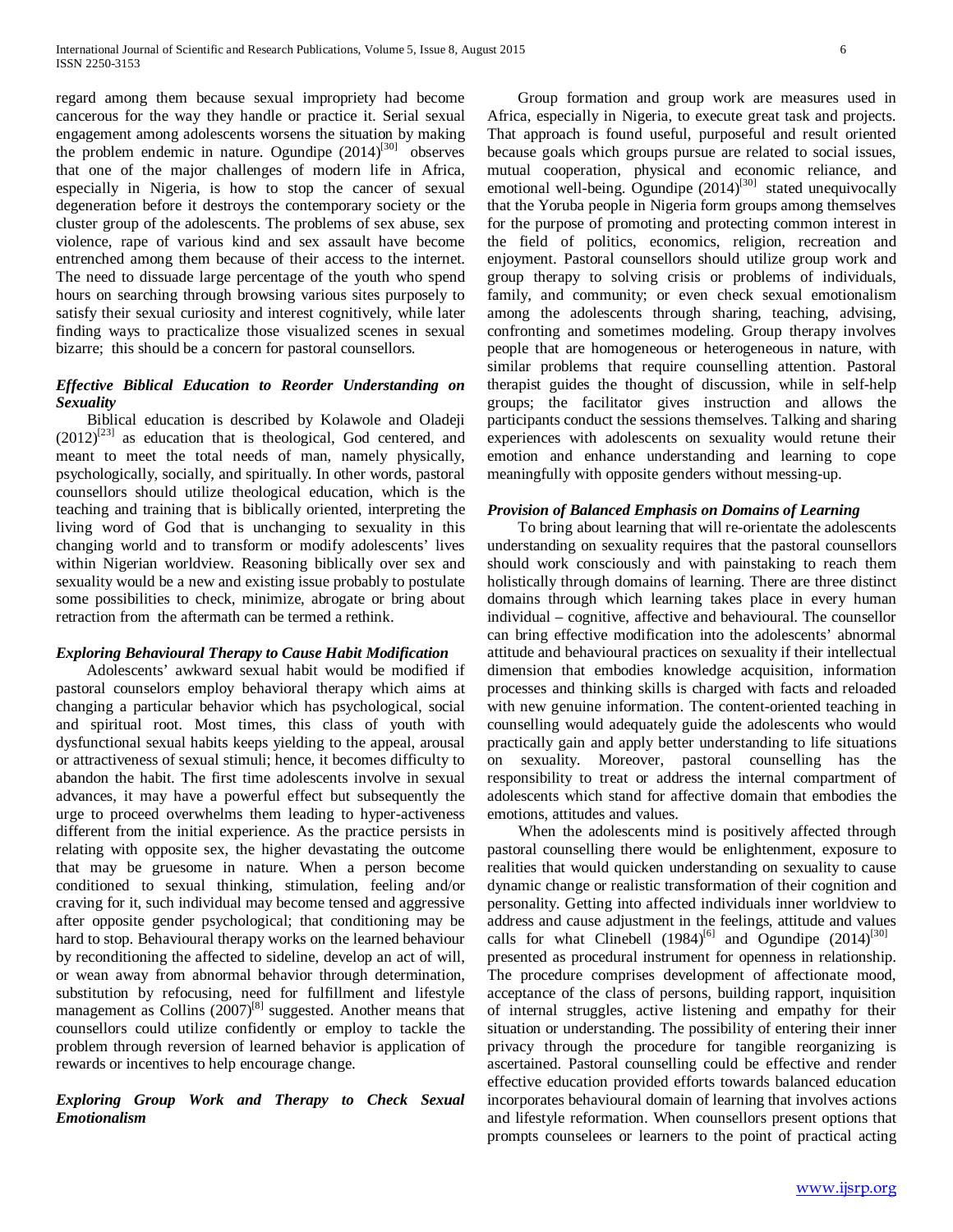their understanding learning had occurred. The value of knowledge acquired manifests in the realm of demonstrating what is learnt with caution, openness, determination, unwavering and remaining consistent in practices. In other words, doing what was learnt on sexuality should not be negotiable or compromised in developmental situations of the adolescents as James 2: 18 suggested and emphasized.

### VIII. CONCLUSION AND RECOMMENDATION

 The findings from both the extensive review of literature and explorative study, there is indication that sexuality education within churches is still an uncomfortable topic and it is only mentioned in passing. Most adolescents only participate in church activities within the churches like youth choir, clubs and regularly attended services, but never attended a sexuality discussion forum. Most of what they know for example, teenage pregnancy, HIV/AIDs, STDs is mostly from school and the media.

 If religiosity can prevent adolescents from premarital sexual activity, it has a great implication for current HIV/AIDS prevention in Nigeria. Religion is a powerful tool with which to address both the HIV and AIDS prevention. It plays central and integrating role in the social and cultural life of the people than the health workers. The voice of religious leaders is highly respected because of the moral authority they command. Policymakers should make conscientious efforts to mobilize religious leaders in this current drive. Also, adolescents can give and receive sexual pleasure without intercourse by hugging, companionship, that is, spending time together, touching, sharing intimate thoughts and feelings, sharing fun, sharing sadness and joy and supporting each other with instruction from religious leaders. Once this is done the ugly incidence of premarital sex and teenage pregnancy would be averted for prevention they say is better than cure.

 Religious activities should be encouraged to enhance the moral development of the adolescents. Given the fact that youth who value religion and participate in congregation's activities are less involved in risky behaviours, it is possible that at-risk youth in particular may alter some of their behaviours if they are associated with a caring environment that stress risk avoidance, pro-social behaviours, positive role-models and healthy relationships. This will ultimately lead to a reduction in risky sexual behaviour of the adolescents in the society. Pastoral Counselling services therefore should be intensified more in religious circle in Nigeria.

#### **REFERENCES**

- [1] Amalorpavades, D. S. (1999), "Church and Culture" in The New Dictionary of Theology end. 202.
- [2] Amao-Kehinde, A.O. (2011). Fundamentals of Adolescent Psychology. Lagos: Unique Education Publishers
- [3] Araniego, J. (2003). Counselling services. Retrieved June 21, 2014, from http//isis.fastmail.usf.edu/counsel/personal.htm
- [4] Arland, T. and Donald, C. (1989). "Religious Participation and Adolescent Sexual Behavior and Attitudes." Journal of Marriage and the Family, 51(3): 641-53.
- [5] Boswell, J. (1980). "Christianity, social tolerance and homosexuality" Chicago, University of

Chicago

- [6] Clinebell, H. (1984). Basic types of pastoral care and counselling. Great Britain: SCM Press
- [7] Clinebell, H. (1989), Basic Types of Pastoral Care and Counseling Nashville: Abingdon Press, 26.
- [8] Collins, G. R. (2007), Christian Counseling: A Comprehensive Guide Nashville: Thomas Nelson,
- [9] Dahl.R.E. (2004). Adolescent brain development: A period of vulnerabilities and opportunities- keynote address. Adolescent Brain Development: Vulnerabilities and Opportunities, 1021, 1022
- [10] Effiom, D. and Ejue, J. B. (1998). Guidance and Counselling Essentials. Calabar: O-Kone Ile Venture.
- [11] Eko, J. E.,Abeshi, S. E., Osonwo, K.O., Uwanede, C.C. and Offiong, D. A. (2013). Perception of students' and Teachers' Towards sexuality Education in Calabar South Local Government Area of Cross River State, Nigeria. Journal of Sociological Research, 4(2), 225-240.
- [12] Emeka, A (1996). Adolescent Girls, Commercial Sex Workers and HIV/AIDS Awareness. Ife Journal of Psychology, 2(10, 1-12
- [13] Esu, A. E. O (1990). Sex education in Nigerian schools. In D. N. Nwachukwu (ed). Contemporary issues in Nigerian education and development. Enugu: Sam & Star Group of Company.
- [14] Gies, F. and Gies, J. (1989). "Marriage and the family in the Middle ages" New York: Harper & Row. 21. Kett, N. (1967). "The universal experience of adolescence". Boston Books
- [15] Hall, G.S. (1904). Adolescence: Its psychology and its relations to psychology, anthropology, sociology, sex crime, religion and education, vol.1. New York: D Appleton & Company.
- [16] Huliyappa, M. (2011). Sexual Couselling in Sdolescent [ppt]. Retrieved from http//www.slideshare.net/manjunathhuliyappa/sexual-counselling-inadolescents
- [17] Hunter, R.J. (2005). "Pastoral Counselling". Dictionary of pastoral care and counselling. Nashville: Abingodon Press
- [18] Isangedighi, A. I. (1990). Adolescents Sexuality in Nigerian Society. In D. N. Nwachuka (ed). Contemporary issues in Nigeria education and development. Enugu: Sam & Star Group of Company.
- [19] Iyang, M.P. and Iyang, O. P. (2013). Nigerian Secondary School Adolescents' Perspective on Abstinence-Only Sexual Education as an Effective Tool for Promotion of Sexual Health. Published online doi: 10.12688/f1000research.2-86.v2
- [20] Karianna, M.S. (2013). The Importance of Sex Education for Teens.<br>Retrieved from http://resources.the feministbreeder.com/familyfeministbreeder.com/familyplanning/sex-ed/the-importance-of-sex-education-for-our-teens/
- [21] Kett, J.F. (1977). "Rites of passage; Adolescence in America 1790 to the present". New York; Basic Books
- [22] Kirby, D. (2005). Impact of Sex and HIV Education Programs on Sexual behaviours of Youth in Developing and Developed Countries. [Youth Research Working Paper, No. 2]. Research Triangle Park, NC: Family Health International.
- [23] Kolawole, S. A. and Oladeji, M. O. (2012), "Strategic Planning and Theological Education: Priorities and Action Plans for Development" in Theological Education and Ministerial Training in the Nigerian Baptist Convention Lagos: Fine Print and Manufacturing Limited, 75.
- [24] Lehrer, E. L. (2004). Religion as a determinant of economic and demographic behavior in the USA. Population Development Review, 30(4): 707-726.
- [25] Linbee, S., Valencia, B.S. and Cromer, B.A.(2000). Sexual activity and other high-risk behaviours in adolescents with chronic illness: A review. Journal of Pediatrics and Adolescence. 13(2): 53-64
- [26] Manderson, L. (1998). Applying medical anthropology in the control of infectious disease. Tropical Medicine and international Health, 3(12), 1020-1025.
- [27] Merson, M. (1993). Discrimination against HIV infected people or people with AIDS. WHO/GPT speech to Commission on Human Rights. Geneva.
- [28] [28] Nwokeji, G. U. (2012) "Father and Parent Involvement Across Africa: A Time of Transition," In Hsiu-Zu Ho and Diana Michael (eds.). Promising Practices for Father Involvement in Children's Education. Information Age Publishers.
- [29] Nwabuisi, E. M. ( 2000). Values and education. Onitsha: Spiritian Publishers